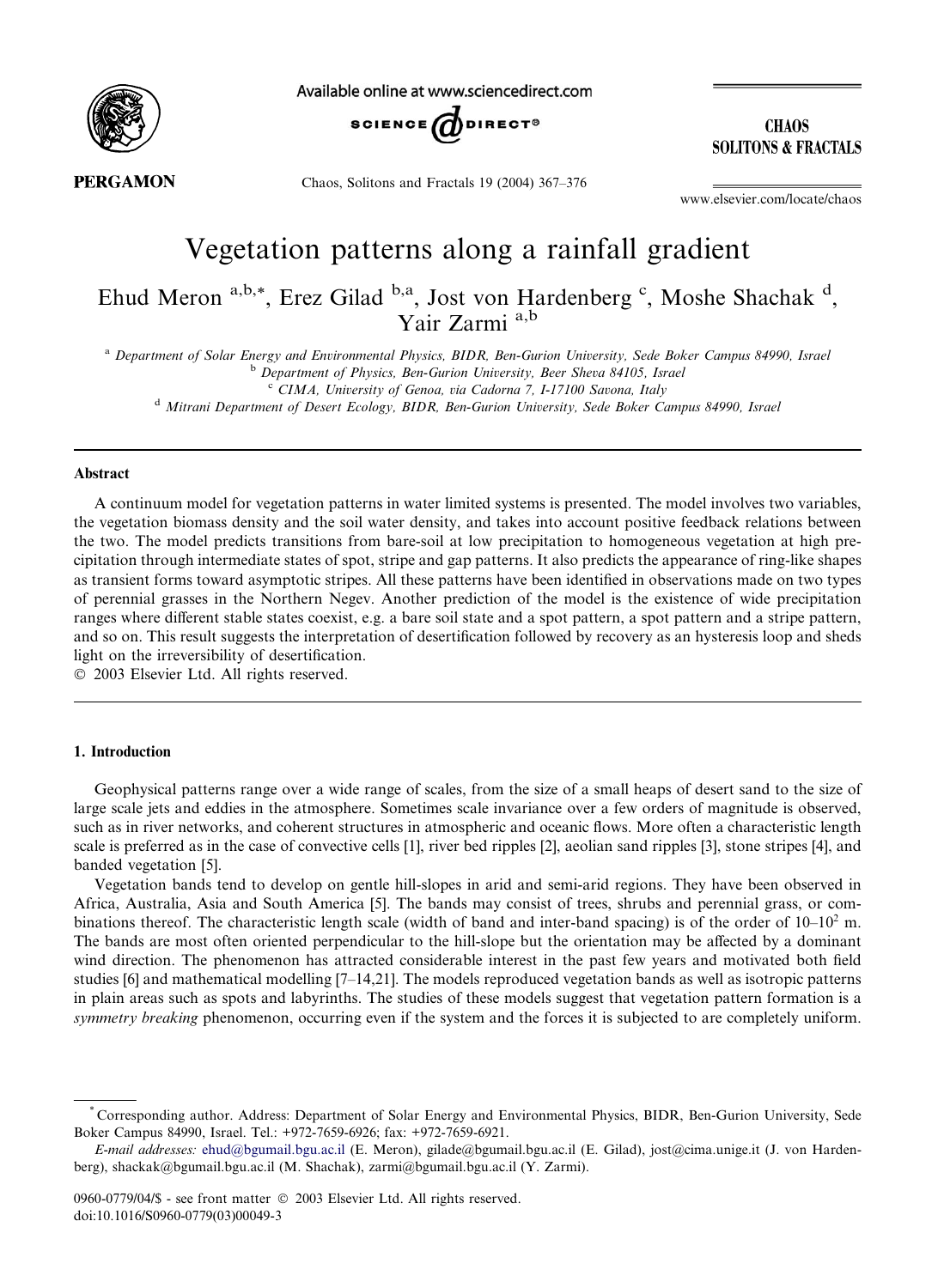The symmetry breaking of vegetation patterns, manifested by the appearance of a particular length scale, has been attributed to a finite wavenumber instability of a homogeneous state (bare-soil or uniform vegetation) [15,1]. The mechanism of this instability is a positive feedback between biomass (amount of plant matter) and soil water [16]. The more soil water the faster the plant growth, and the larger the plant the more soil water available to it. Two main processes are responsible for this positive feedback. The first one is the drainage of surface water into vegetated areas, where physical and biological soil crusts are absent and the infiltration of surface water into the soil is higher.  $1$  The second feedback process is water up-take by the plant's roots which is higher with larger plants having longer roots.

In this paper we present a model that was briefly introduced in Ref. [17]. We describe the states along a rainfall gradient that the model predicts and show the existence of rainfall ranges where two or even three stable states coexist. The paper supplements Ref. [17] with additional analyses, simulations, observations and discussions.

We proceed in Section 2 to the presentation of the model equations. In Section 3 we study uniform solutions of the equations and their stability. In Section 4 we present numerical simulations of the model, and in Section 5 we compare simulations with field observations. We conclude with a discussion in Section 6.

### 2. The model equations

 $\sim$ 

The system we consider is described by two dynamical variables, the plant biomass density,  $N(\mathbf{x}, t)$ , and the water density,  $W(\mathbf{x}, t)$ , in units of kg/m<sup>2</sup>. The biomass variable represents the amount of plant matter while the water variable represents the total water density in the top soil layer, including the water taken up by the roots. The evolution in time of these variables is described by the following model equations:

$$
\frac{\partial N}{\partial t} = \frac{GW}{1 + SW}N - CN^2 - MN + D_n\nabla^2 N,\tag{1}
$$

$$
\frac{\partial W}{\partial t} = P - I(1 - RN)W - FW^2N + D_w \nabla^2(W - BN). \tag{2}
$$

The term  $(GW/(1+SW))N$  in Eq. (1) describes plant growth at a constant rate,  $G/S$ , for saturated soil, and at a rate that grows linearly with W for dry soil. The term  $-MN$  accounts for mortality and grazing, and the quadratic term  $-CN<sup>2</sup>$  represents saturation due to limited nutrients. The spread of plants, both by clonal reproduction and by seed dispersal is modelled by the diffusion term  $D_n\nabla^2N$  [15].

Eq. (2) contains a source term, P, representing precipitation, and a loss term  $-I(1 - RN)W$ . In the absence of plants, the loss rate of water due to factors such as evaporation and drainage can be modelled by a term  $-IW$ . Vegetation coverage reduces this loss through an increase in local water infiltration and reduced evaporation due to shading. Local up-take of water by plants (mostly transpiration) is modelled by the term  $-FW<sup>2</sup>N$  (this form was motivated by transpiration curves appearing in Ref. [18]). The transport of water in the soil is modelled by Darcys law which states that the water flux **J** is proportional to the gradient of the water matric potential  $\phi$ ,  $J \propto -\nabla \phi$ , [18]. To account for the water up-take by the roots we assume the form  $\phi = \phi_0 - BN$ , where  $\phi_0$  is the matric potential for bare-soil. The root system is regarded here as a transport mean for the plant to collect water from its surrounding. In the numerical simulations we used the simple form  $\phi_0 = W$  (assuming constant hydraulic diffusivity. See Ref. [18]). The temporal change of W due to transport,  $-\nabla \cdot \mathbf{J} \propto \nabla^2 \phi$ , gives the Laplacian term in Eq. (2). The water dependent, plant-growth term in Eq. (1) and the terms containing the parameters  $R$  and  $B$  in Eq. (2) describe positive feedback effects of water and biomass.

Eqs. (1) and (2) can be brought to the non-dimensional forms

$$
\frac{\partial n}{\partial t} = \frac{\gamma w}{1 + \sigma w} n - n^2 - \mu n + \nabla^2 n,\tag{3}
$$

$$
\frac{\partial w}{\partial t} = p - (1 - \rho n)w - w^2 n + \delta \nabla^2 (w - \beta n),\tag{4}
$$

<sup>&</sup>lt;sup>1</sup> Bare-soils in arid regions are often covered by physical and biological crusts which reduce the infiltration of surface water into the soil. The physical crusts are consequences of the high impact of the rain at the ground level, and the biological crusts are often created by cyanobacteria. In vegetated areas the impact of the rain at the ground level is eliminated and the sun light is blocked. As a result the crusts do not develop and the infiltration remains high.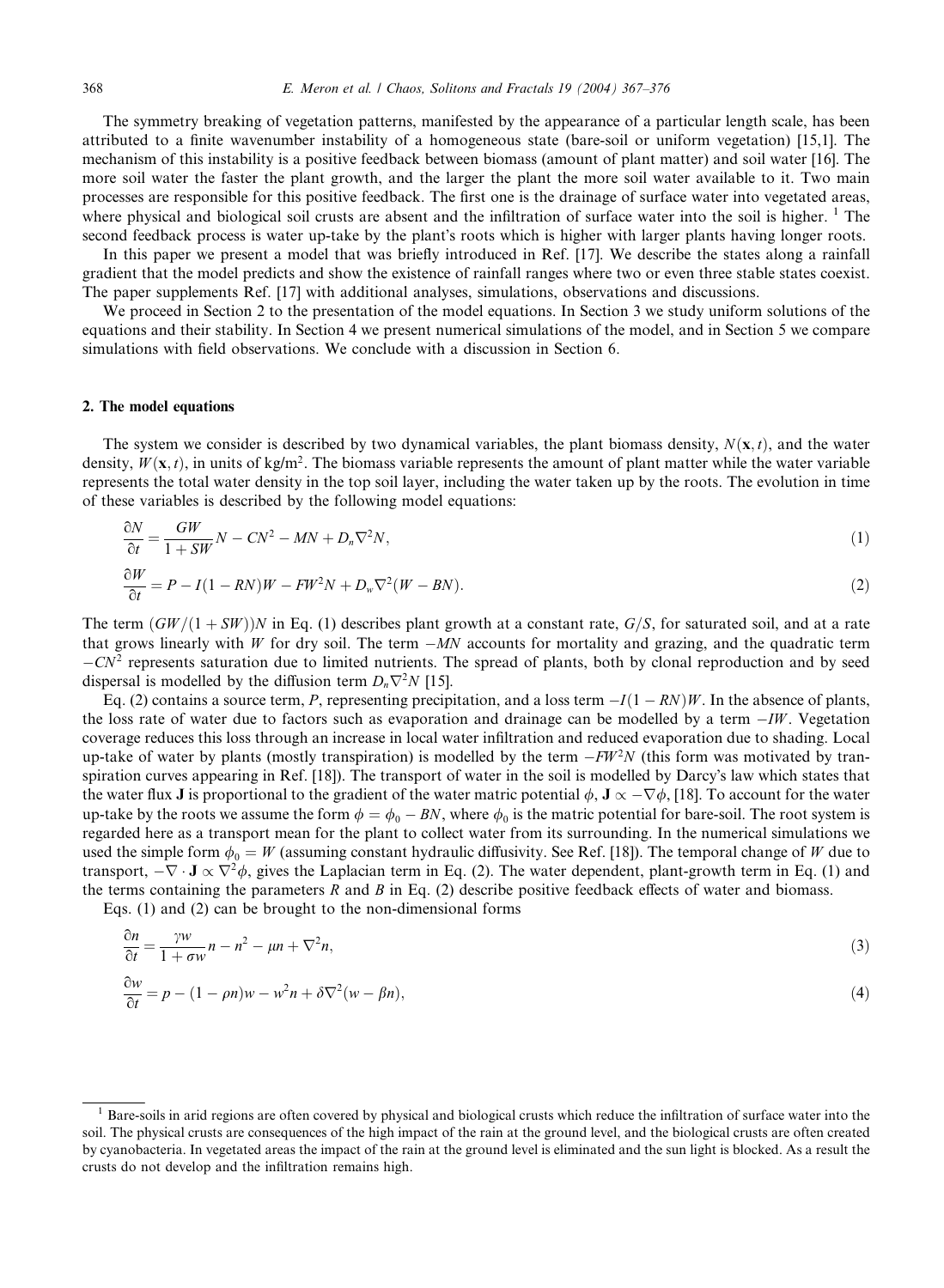

Fig. 1. A bifurcation diagram for uniform states, showing the instability of the bare-soil state as the precipitation  $p$  exceeds a critical value  $p_c$ . The vertical axis, n, represents here the biomass of uniform states. Solid lines denote states which are stable to uniform perturbations. Dashed lines denote unstable states. Beyond the instability, the bare-soil state evolves toward a uniform vegetation state. The instability is supercritical for  $\rho < \rho_c$  and subcritical for  $\rho > \rho_c$ , where  $\rho_c = 3.8418$  for the parameters used in this study (see Section 2).

by introducing non-dimensional variables and parameters as follows:  $n = (C/I)N$ ,  $w = (F/C)W$ ,  $\tilde{t} = It$ ,  $\tilde{\mathbf{x}} = (I/\sqrt{D_N})\mathbf{x}$ ,  $\gamma = (C/IF)G$ ,  $\sigma = (C/F)S$ ,  $\mu = I^{-1}M$ ,  $p = (F/IC)P$ ,  $\rho = (I/C)R$ ,  $\delta = D_W/D_N$ ,  $\beta = (IF/C^2)B$ . The tilde signs of the new time and space variables were dropped from Eqs. (3) and (4).

Realistic parameter values can be determined following Refs. [18,19]. In the simulations we have chosen  $G = 0.04$ mm<sup>-1</sup> yr<sup>-1</sup>,  $S = 0.01$  mm<sup>-1</sup>,  $C = 4$  m<sup>2</sup>/kg yr,  $M = 0.8$  yr<sup>-1</sup>,  $I = 4$  yr<sup>-1</sup>,  $R = 1.5$  mm<sup>2</sup> kg<sup>-1</sup>,  $F = 0.025$  m<sup>4</sup>/kg<sup>2</sup> yr,  $D_n = 5 \times 10^{-4}$  m<sup>2</sup> yr<sup>-1</sup>,  $D_w = 5 \times 10^{-2}$  m<sup>2</sup> yr<sup>-1</sup>, and  $\beta = IFB/C^2 = 3$ . For the parameter p a range of values will be considered.

# 3. Uniform solutions and their stability

The model Eqs. (3) and (4) have two uniform stationary solutions: (i)  $\mathscr{B}$ :  $n = 0$ ,  $w = p$  describing a bare-soil, and  $\mathscr{V}$ :  $n = n_0$ ,  $w = w_0$  describing a uniform vegetation state (the values of  $n_0$  and  $w_0$  will be evaluated numerically, the explicit analytical forms are too complicated to display). It is first instructive to consider the stability of these states to uniform perturbations. At low precipitation  $p$  the bare-soil state is stable, but as  $p$  is increased it loses stability to the uniform vegetation state. The nature of the instability depends on the parameter  $\rho$  as shown in Fig. 1. This parameter controls the positive feedback effect between biomass and water associated with water loss reduction; the higher the biomass the smaller the loss. For  $\rho < \rho_c$ , where  $\rho_c$  is evaluated numerically, the positive feedback effect is small and the bare-soil state loses stability to uniform vegetation in a supercritical bifurcation at  $p = p_c = \mu/(\gamma - \mu \sigma)$ . For  $\rho > \rho_c$  the instability becomes subcritical; a range of p exists where both the bare-soil and the uniform vegetation states are stable. The coexistence of the two states results from the big reduction in the water loss as the vegetation grows.<sup>2</sup>

We now consider the stability of the two uniform states to non-uniform perturbations. The bare state is found to be stable to non-uniform perturbations and the first instability it encounters is the uniform (or zero wavenumber) instability discussed above. Fig. 2 shows growth rate curves below the instability ( $p < p_c$ ) at the instability ( $p = p_c$ ) and above it  $(p > p_c)$ . The uniform vegetation state, however, may undergo a finite wavenumber instability as p increases from low values beyond  $p_1$  or decreases from high values below  $p_2$ . Fig. 3 shows growth rate curves for the instability at  $p = p<sub>2</sub>$ . The physical picture of this instability is the positive feedback due to water up-take by the plant roots. A plant

<sup>2</sup> Coexistence of bare-soil and uniform vegetation coverage have also been found in a one-variable model. See Ref. [11–13].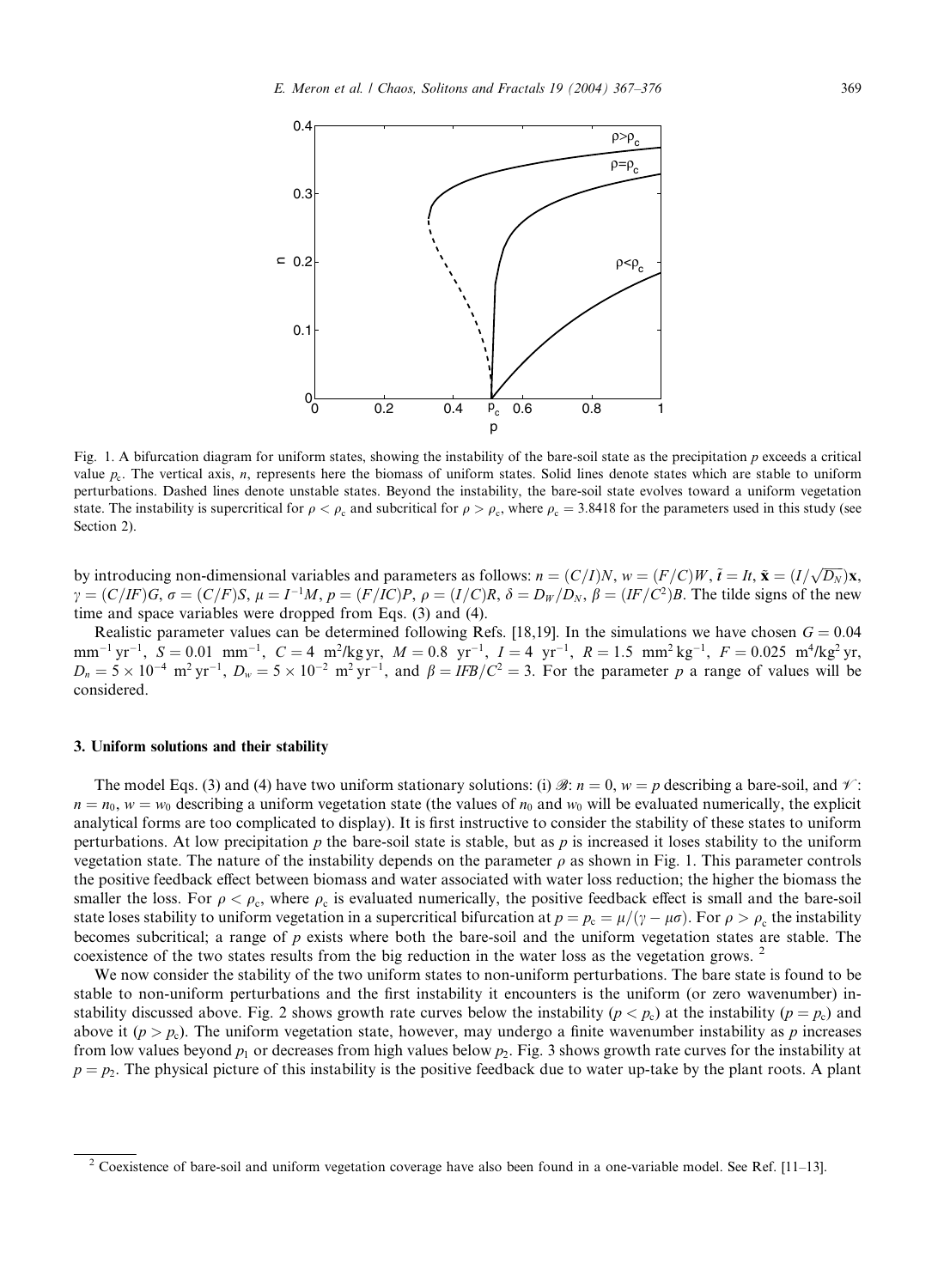

Fig. 2. Growth rate curves,  $\sigma = \sigma(k)$ , for perturbations with wavenumbers k around the uniform bare-soil state for three precipitation values, below the instability of the bare-soil state  $(p < p_c)$ , at the instability  $(p = p_c)$  and above it  $(p > p_c)$ . The fastest growing mode at  $p > p_c$  is characterized by a zero wavenumber and the growth is monotonic. The instability leads to a uniform vegetation state.



Fig. 3. Growth rate curves,  $\sigma = \sigma(k)$ , for perturbations with wavenumbers k around the uniform vegetation state for three precipitation values, below the instability of uniform vegetation  $(p > p_2)$ , at the instability  $(p = p_2)$  and beyond it  $(p < p_2)$ . The fastest growing mode at  $p < p_2$  is characterized by a finite wavenumber  $k_c$  and the growth is monotonic. The instability leads to a stationary gap pattern.

that has slightly longer roots then a nearby plant take up more water from the soil and leave less water for its neighbor. As a result it grows faster, takes up even more water and inhibits the growth of the neighbor plants.

#### 4. Non-uniform solutions of the model and their significance

The two uniform states,  $\mathscr B$  and  $\mathscr V$  are stable at low and high p (precipitation) values, respectively. At intermediate p values stable non-uniform solutions of Eqs. (3) and (4) are numerically found. At relatively low  $p$  values, non-uniform solutions representing spot patterns appear. At higher  $p$  values stable solutions describing stripes or labyrinths appear. At yet higher p values solutions representing gaps in a uniform coverage are found. The spot, stripe and gap patterns reflect optimal self-organization of the system with respect to water resources. Spot patterns are the preferred patterns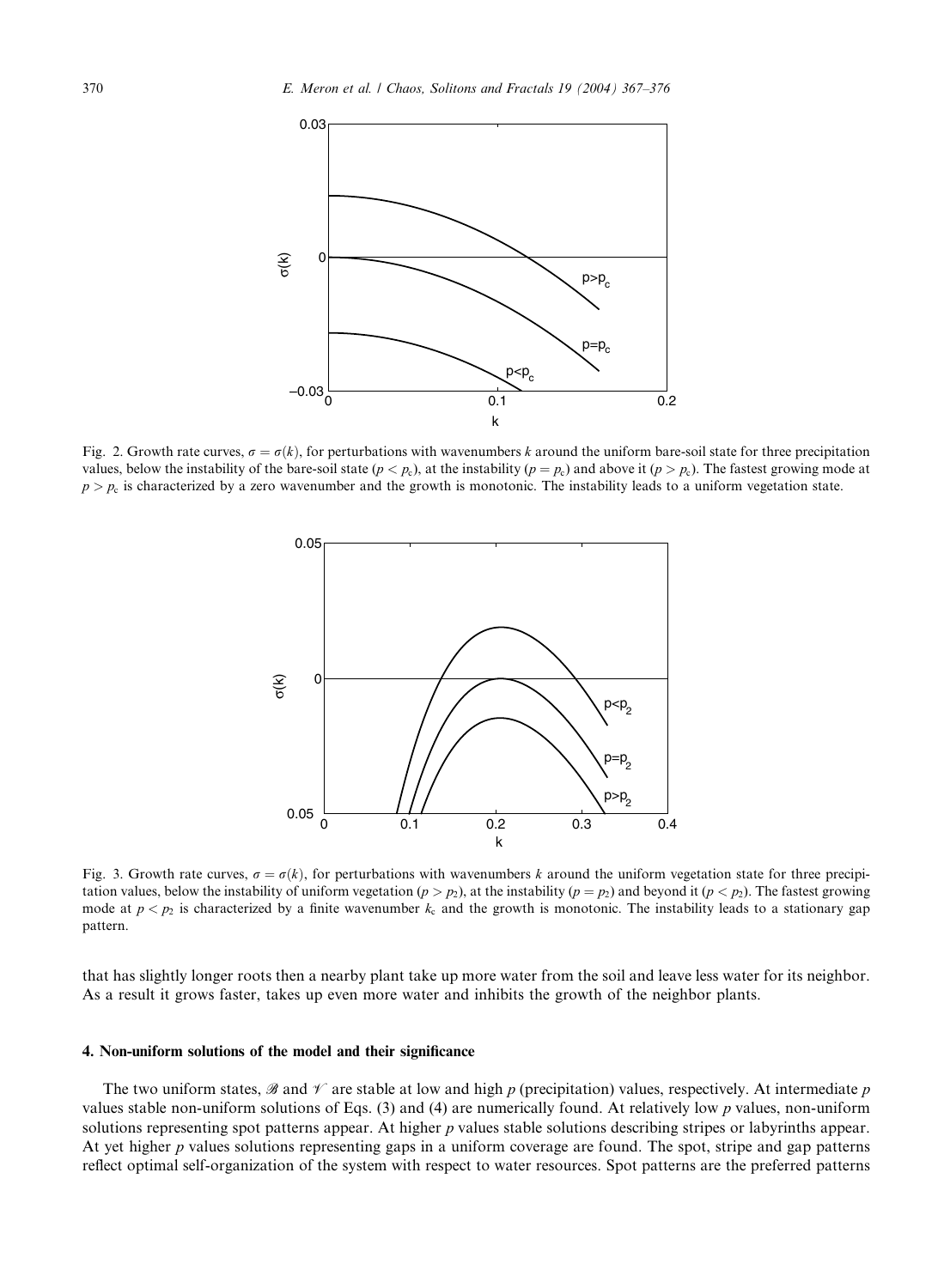

Fig. 4. Spatially averaged biomass  $\langle n \rangle$  vs. precipitation p, obtained by simulating Eqs. (3) and (4). Linearly stable (unstable) solutions are represented by solid (dashed) lines. The line B represents the bare state  $\langle n \rangle = 0$ . The curved line  $\mathcal V$  designates the uniform vegetation state. The insets show typical patterns associated with the different non-uniform solution branches denoted by the colored lines. Parameter values are as specified in Section 2.

at low  $p$  since water up-take from adjacent bare areas can be made in all directions. Stripes, which have only two directions to extract water from, need higher precipitation values. Spot, stripe and gap patterns have also been found in Refs. [12–14].

Fig. 4 summarizes all the stable states of the model along the rainfall gradient,  $0 < p < 480$  mm  $(0 < p < 0.6)$ , by displaying the spatial average  $\langle n \rangle$ , of the biomass density as a function of p. The figure was created by scanning p upward and downward starting the simulation at each value of  $p$  with the pattern produced at the previous  $p$  value. In this way ranges of  $p$  where two or even three stable solutions were identified. Increasing  $p$  from very low values we found the bare-soil state to remain stable all the way till  $p = p_c$ . But starting with a spot pattern at  $p > p_c$  and decreasing p, the transition to the bare-soil state occurred at  $p_0 < p_c$ , implying a coexistence range,  $p_0 < p < p_c$ , where both



Fig. 5. Patterns involving spots and stripes in a parameter range where both spot and stripe patterns are stable states of the system. (a) Coexistence of spot and stripe in spatially separated domains. (b) A mixed state of spots and stripes. The initial conditions in (a) where chosen so that the upper part converges to stripes and the lower part to spots. The interface between the two patterns appears to be stationary. In (b) the initial conditions consist of random perturbations about the unstable uniform vegetation state. Parameter values are as specified in Section 2.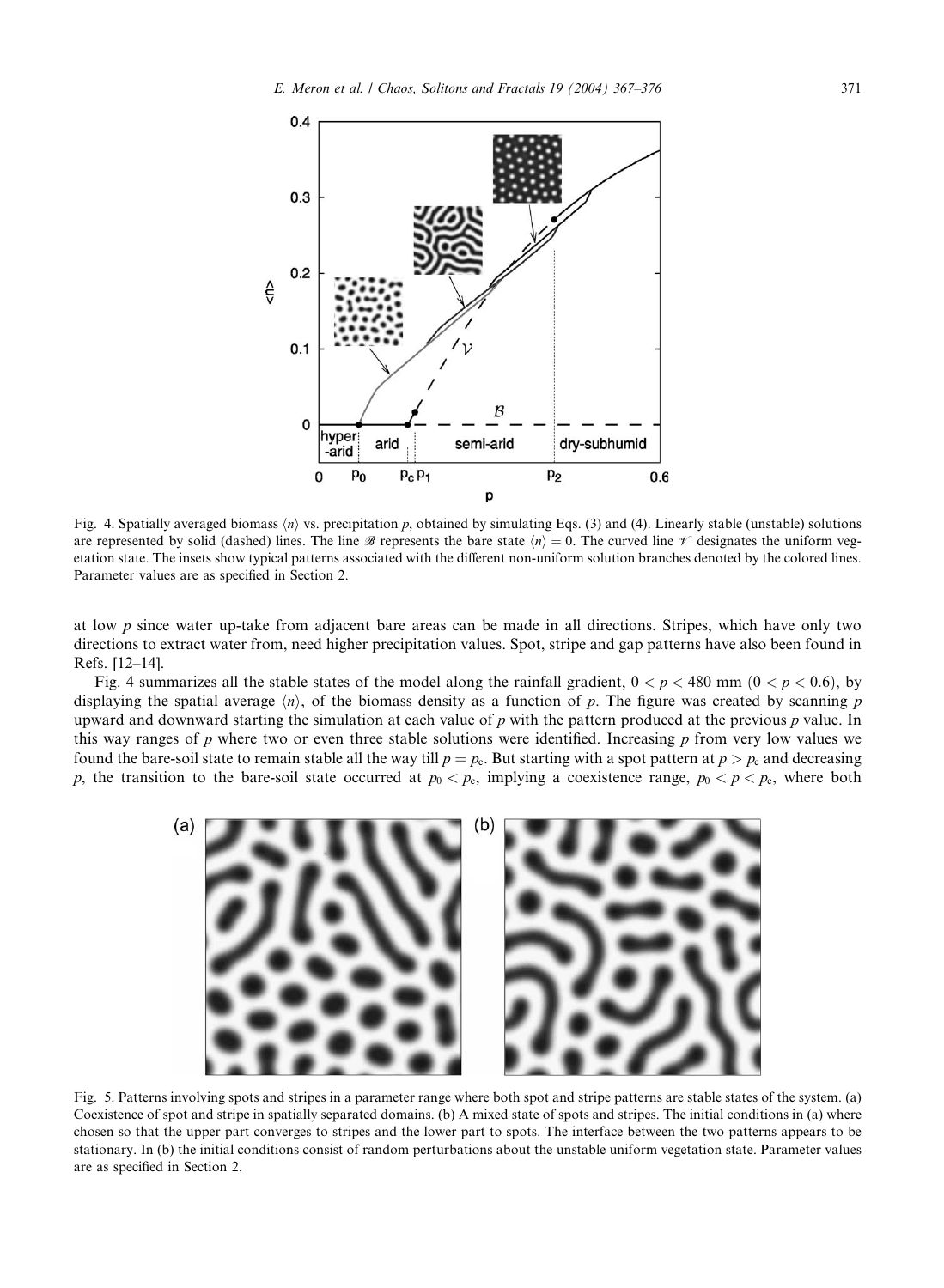bare-soil and spots are stable states. Similarly, a coexistence range of uniform vegetation and gap patterns was found at high  $p$  values. Pattern states may not only coexist with uniform states but also with other pattern states. A spot pattern may coexist with a labyrinthine pattern and the latter with a gap pattern. A small  $p$  range was even found where all three patterns coexist. Fig. 5 shows coexistence of spots and labyrinths at the same precipitation value. In Fig. 5(a) initial conditions were chosen such that one half of the system converges to a spot pattern and the other half to a stripe pattern. In Fig. 5(b) the initial condition is the unstable uniform vegetation state with random perturbations imposed on it. In this case the system converges to a mixture of spots and stripes. We also found a range of  $p$  values were all the three patterns coexist as stable states. In the field this coexistence of stable states can be attributed to the positive feedback effect associated with the roots. As an example, under relatively dry conditions a small plant may not survive because of its short roots and the incapability of the plant to collect water from its surrounding. However, under the same environmental conditions, a big plant with a well developed root system may survive.

The three pattern states, spots, labyrinths and gaps, describe asymptotic patterns, that is, patterns the system converges to at long times. Different initial states may lead to the same type of asymptotic pattern but the transient behaviors will obviously be different. Fig. 6 show the development of a spot pattern from (a) an initial uniform veg-



Fig. 6. The development of spot patterns from two different initial conditions: (a) random perturbations of the unstable uniform vegetation state, and (b) three scattered spots. Isolated spots evolve first into rings which subsequently break into spots. Parameter values are as specified in Section 2.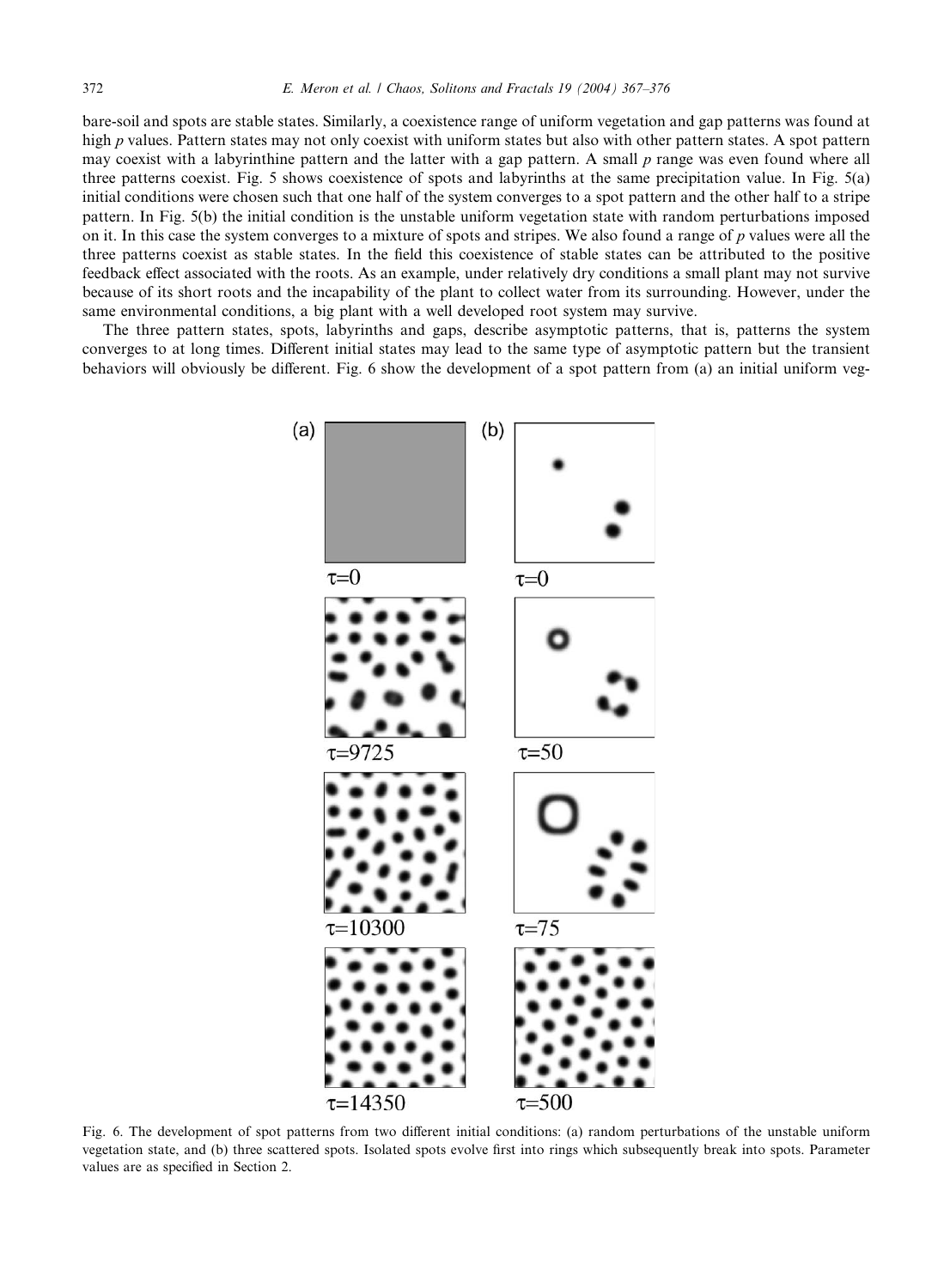

Fig. 7. The development of stripe or labyrinthine patterns from two different initial conditions: (a) random perturbations of the unstable uniform vegetation state, and (b) three scattered spots. The spots evolve first into rings before additional stripes appear. Parameter values are as specified in Section 2.

etation state and (b) an initial state consisting of a few spots. Fig. 7 shows the development of a stripe (labyrinthine) pattern, at higher precipitation value, from similar initial conditions. The developments of spot and stripe patterns from isolated initial spots involve transient rings. The appearance of rings can be interpreted as follows: as an initial spot expands beyond a characteristic size the plants at the center of the spot can no longer take up water (using their roots) from the patch surrounding and die out, thus forming a ring.

The coexistence of stable vegetation states sheds new light on desertification phenomena [17]. Desertification is a long lasting or irreversible decrease in biological productivity caused by climatic changes (such as drought) or by human activities (such as over-grazing or clear-cutting) [20]. In terms of the model, desertification caused by a prolonged drought can be understood as follows. Consider the precipitation range  $p_0 < p < p_c$  where a bare-soil coexists with a spot pattern. A soil covered with a spot pattern in this range of precipitation will dry out when subjected to a prolonged drought that reduces p below  $p_0$ . The resumption of rainfall to the original precipitation level, however, will not be followed by a recovery of the vegetation because the coexisting bare-soil continues to be stable. A particulary rainy period is needed for the vegetation to spontaneously recover (and complete the hysteresis loop). Desertification due to human activities, such as grazing, can also be related to coexistence of stable states. From the point of view of dynamical systems theory, an *unstable* solution should exist between the two stable ones. This solution or state introduces a threshold for the flow in phase space. Sub-threshold perturbations (e.g. grazing) of a spot pattern in the range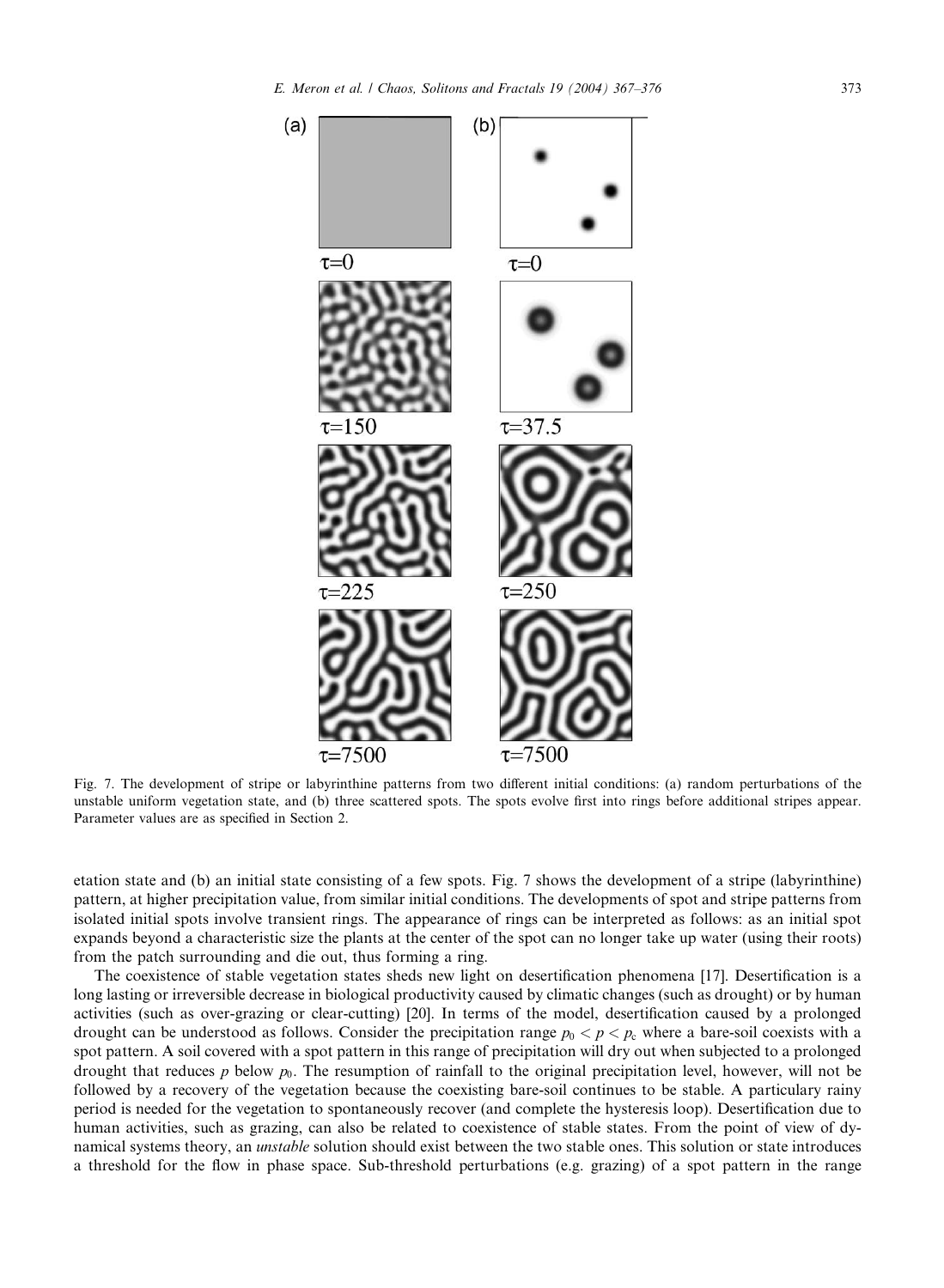

Fig. 8. Patterns of P. vaginatum observed in the Northern Negev (200 mm mean annual rainfall): a labyrinth-like pattern (a) and closeups showing spots (b), stripes (c) and gaps (d). The typical distance between spots and stripes is about 0.1 m.

 $p_0 < p < p_c$  will decay out and the spot pattern will recover. However, super-threshold perturbations (i.e. *over-grazing*) will grow and drive the system to the coexisting stable bare-soil state.

Coexistence of states not only implies vulnerability to desertification, but also the possible recovery of desertified regions with appropriate human intervention. It is therefore significant to know whether a given area represents a system with a single stable state or with coexistence of two or more stable states. To highlight this geographical property we suggested in Ref. [17] a new classification of aridity based on the inherent vegetation states of the system. According to this classification a hyper-arid region is characterized by a single stable state, the bare-soil state. An arid region is characterized by coexistence of a stable bare-soil and a stable pattern state (spots), and so on (see Fig. 4). Thus, a region with patches of vegetation which is classified as arid, is vulnerable to desertification, and a bare-soil region, also classified as arid, is recoverable. A bare-soil region classified as hyper-arid is not recoverable and attempts to recover vegetation will fail.

## 5. Model simulations vs. field observations

Most observations of vegetation patterns focused on vegetation bands that develop on gentle slopes. Such patterns are reproduced by models that include the effect of runoff water [7,17,14]. Here we present observations of two perennial grasses, Paspalum vaginatum and Poa bulbosa, made in flat areas in the Northern Negev where average annual rainfall is about 200 mm.

Fig. 8(a) shows a labyrinth-like pattern of P. vaginatum. Closeups at different locations of the same area are shown in Fig. 8(b)–(d). They reveal the three pattern states, spots, stripes and gaps that the model predict (compare with the insets in Fig. 4). In this case all three patterns where observed in the same area on the same day. Fig. 9(a) and (b) show scattered spots and ring-like shapes of P. bulbosa. Scattered spots and rings appear in the model simulations as transients as Fig. 6 show. The simulations were carried out with constant values of the precipitation parameter  $p$ , while in nature the rainfall is time dependent. We expect dry periods that follow rainy ones to extend the durations of these transients.

# 6. Conclusion

The model presented in this paper takes into account the positive feedback between biomass and water due to water up-take by the plants roots, but does not include the positive feedback associated with water drainage into vegetation patches. The latter feedback effect has been included in a recent study by Rietkerk et al. [14] who split the water variable into two independent variables; soil water and surface water. This model does not take into account the roots effects but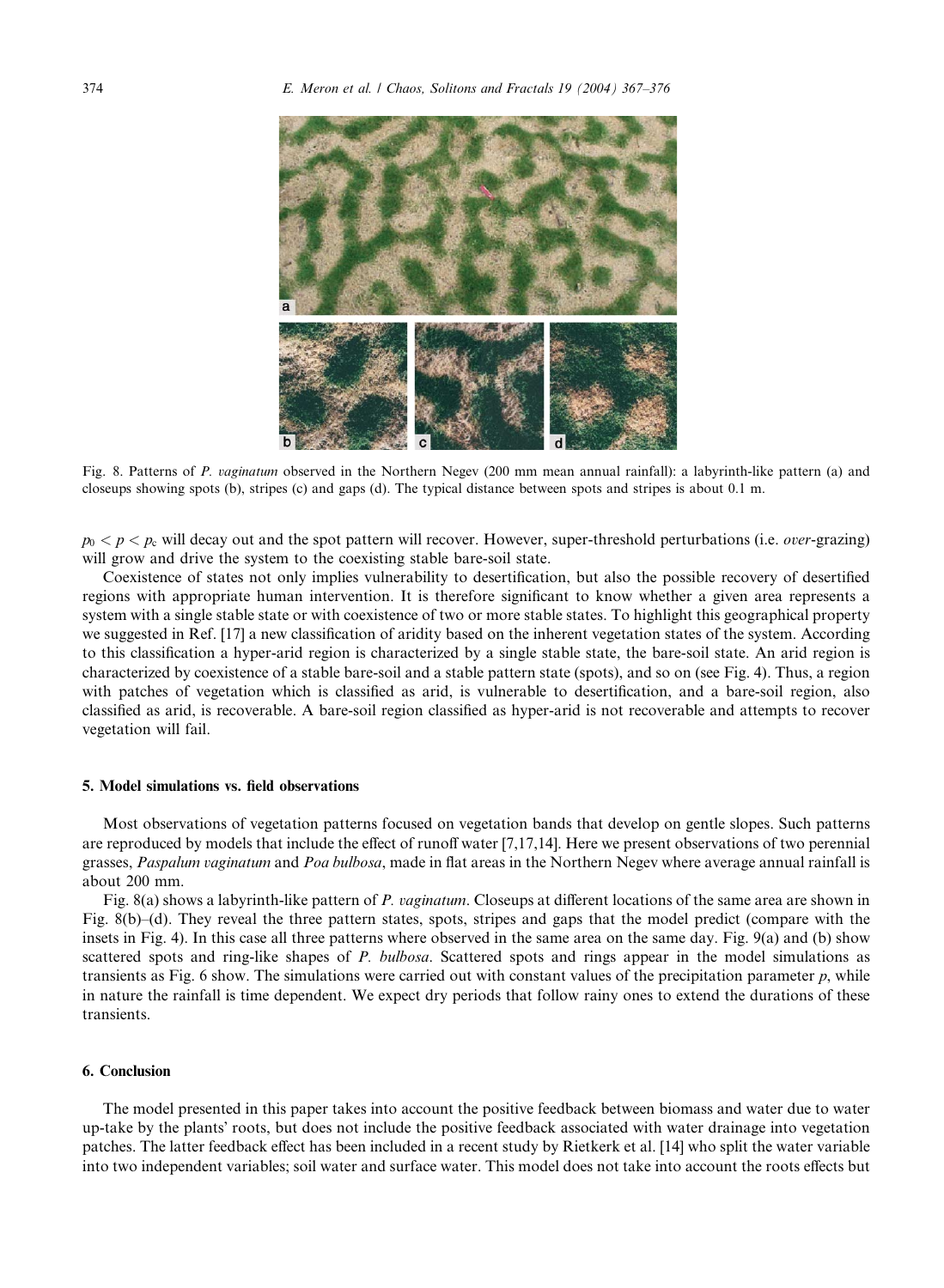

Fig. 9. Patterns of P. bulbosa observed in the Northern Negev (200 mm mean annual rainfall): scattered spots (a) and rings (b). Spot and ring diameters are in the range of 0.5–0.15 m.

produces the same sequence of states; bare-soil, spots, stripes, gaps and uniform vegetation. This sequence has also been found in a single-variable model (biomass only) that takes into account resource competition effects [11–13].

The conclusion we may draw from these studies is that the sequence of states along the rainfall gradient, bare-soil, spots, stripes, gaps and uniform vegetation, is likely to be a robust feature of planar water limited systems and that the mechanism behind it is a positive feedback between biomass and water. The particular positive feedback mechanism (water up-take by roots or water drainage) appears to be of secondary importance as far as the sequence of states is concerned.

In general, both mechanisms of positive feedback are expected to be at work. The relative importance of the two is expected to depend on the water infiltration properties of the soil. High infiltration will create a very thin layer of surface water, if at all, and drainage effects may be negligible. On the other hand, low infiltration will produce abundant surface water and drainage effects are expected to be dominant.

The five states, bare-soil, spots, stripes, gaps and uniform vegetation, are asymptotic states, describing the behavior of the system at long times. The asymptotic spot and gap states consist of hexagonal arrays (0 and  $\pi$  hexagons [11–13]). In practice the system may assume many more states. The coexistence of two or more asymptotic states allows for a wide variety of mixed states, where domains of one state are embedded in areas occupied by the other state. In addition, the system may be caught in long transients as environmental parameters vary on time scales similar to the relaxation times associated with the asymptotic states. Rainfall variations, for example, may increase the life time of rings as they evolve toward stripe patterns.